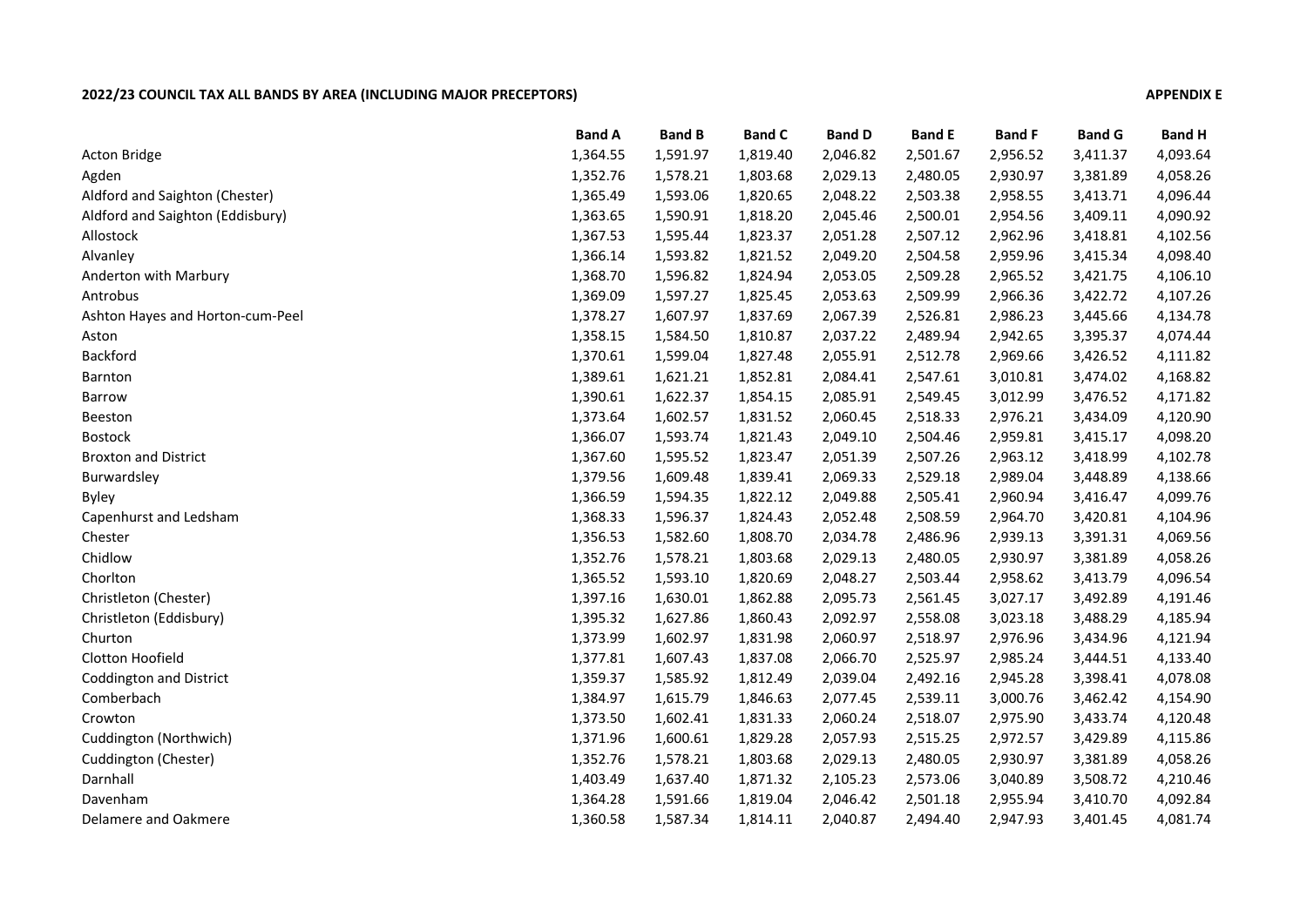| <b>Dodleston and District</b>                       | 1,384.59 | 1,615.35 | 1,846.12 | 2,076.88 | 2,538.41 | 2,999.95 | 3,461.47 | 4,153.76 |
|-----------------------------------------------------|----------|----------|----------|----------|----------|----------|----------|----------|
| Duddon and Burton                                   | 1,374.65 | 1,603.74 | 1,832.86 | 2,061.96 | 2,520.18 | 2,978.39 | 3,436.61 | 4,123.92 |
| Dunham on the Hill and Hapsford (Eddisbury)         | 1,372.02 | 1,600.68 | 1,829.36 | 2,058.02 | 2,515.36 | 2,972.70 | 3,430.04 | 4,116.04 |
| Dunham on the Hill and Hapsford (EP & Neston)       | 1,372.97 | 1,601.79 | 1,830.63 | 2,059.45 | 2,517.11 | 2,974.77 | 3,432.42 | 4,118.90 |
| Dutton                                              | 1,360.12 | 1,586.80 | 1,813.49 | 2,040.17 | 2,493.54 | 2,946.91 | 3,400.29 | 4,080.34 |
| Eaton and Eccleston                                 | 1,392.35 | 1,624.40 | 1,856.46 | 2,088.51 | 2,552.62 | 3,016.74 | 3,480.86 | 4,177.02 |
| Ellesmere Port (Charter Trustee area)               | 1,354.73 | 1,580.51 | 1,806.31 | 2,032.09 | 2,483.67 | 2,935.25 | 3,386.82 | 4,064.18 |
| Ellesmere Port (outside Charter Trustee area)       | 1,350.62 | 1,575.72 | 1,800.83 | 2,025.93 | 2,476.14 | 2,926.35 | 3,376.55 | 4,051.86 |
| Elton                                               | 1,386.25 | 1,617.28 | 1,848.34 | 2,079.37 | 2,541.46 | 3,003.54 | 3,465.62 | 4,158.74 |
| Farndon                                             | 1,379.44 | 1,609.34 | 1,839.25 | 2,069.15 | 2,528.96 | 2,988.78 | 3,448.59 | 4,138.30 |
| Frodsham                                            | 1,380.96 | 1,611.12 | 1,841.28 | 2,071.44 | 2,531.76 | 2,992.08 | 3,452.40 | 4,142.88 |
| Great Boughton                                      | 1,372.53 | 1,601.27 | 1,830.04 | 2,058.78 | 2,516.29 | 2,973.79 | 3,431.31 | 4,117.56 |
| Great Budworth                                      | 1,380.45 | 1,610.52 | 1,840.60 | 2,070.67 | 2,530.82 | 2,990.97 | 3,451.12 | 4,141.34 |
| <b>Guilden Sutton</b>                               | 1,378.22 | 1,607.92 | 1,837.62 | 2,067.32 | 2,526.72 | 2,986.14 | 3,445.54 | 4,134.64 |
| Handley and District                                | 1,369.07 | 1,597.24 | 1,825.43 | 2,053.60 | 2,509.96 | 2,966.32 | 3,422.67 | 4,107.20 |
| Hargrave and Huxley                                 | 1,367.84 | 1,595.80 | 1,823.79 | 2,051.75 | 2,507.70 | 2,963.64 | 3,419.59 | 4,103.50 |
| Hartford                                            | 1,383.89 | 1,614.53 | 1,845.18 | 2,075.83 | 2,537.13 | 2,998.42 | 3,459.72 | 4,151.66 |
| Helsby                                              | 1,382.55 | 1,612.97 | 1,843.40 | 2,073.82 | 2,534.67 | 2,995.52 | 3,456.37 | 4,147.64 |
| Huntington                                          | 1,367.99 | 1,595.98 | 1,823.99 | 2,051.98 | 2,507.98 | 2,963.97 | 3,419.97 | 4,103.96 |
| Ince                                                | 1,387.32 | 1,618.54 | 1,849.76 | 2,080.98 | 2,543.42 | 3,005.87 | 3,468.30 | 4,161.96 |
| Kelsall (Chester City Charter Trustee area)         | 1,368.39 | 1,596.44 | 1,824.52 | 2,052.57 | 2,508.70 | 2,964.83 | 3,420.96 | 4,105.14 |
| Kelsall (outside Chester City Charter Trustee area) | 1,365.30 | 1,592.84 | 1,820.40 | 2,047.94 | 2,503.04 | 2,958.14 | 3,413.24 | 4,095.88 |
| Kingsley                                            | 1,382.08 | 1,612.42 | 1,842.77 | 2,073.11 | 2,533.80 | 2,994.49 | 3,455.19 | 4,146.22 |
| Kingsmead                                           | 1,421.69 | 1,658.63 | 1,895.59 | 2,132.53 | 2,606.43 | 3,080.32 | 3,554.22 | 4,265.06 |
| Lach Dennis                                         | 1,366.97 | 1,594.79 | 1,822.63 | 2,050.45 | 2,506.11 | 2,961.76 | 3,417.42 | 4,100.90 |
| Lea by Backford                                     | 1,375.66 | 1,604.93 | 1,834.21 | 2,063.48 | 2,522.03 | 2,980.59 | 3,439.14 | 4,126.96 |
| Little Budworth                                     | 1,363.47 | 1,590.71 | 1,817.96 | 2,045.20 | 2,499.69 | 2,954.18 | 3,408.67 | 4,090.40 |
| Little Leigh                                        | 1,376.48 | 1,605.89 | 1,835.30 | 2,064.71 | 2,523.53 | 2,982.36 | 3,441.19 | 4,129.42 |
| Little Stanney and District                         | 1,385.04 | 1,615.87 | 1,846.72 | 2,077.55 | 2,539.23 | 3,000.91 | 3,462.59 | 4,155.10 |
| Littleton                                           | 1,364.26 | 1,591.63 | 1,819.01 | 2,046.38 | 2,501.13 | 2,955.89 | 3,410.64 | 4,092.76 |
| Lostock Gralam                                      | 1,375.42 | 1,604.66 | 1,833.90 | 2,063.13 | 2,521.60 | 2,980.08 | 3,438.55 | 4,126.26 |
| Malpas                                              | 1,371.67 | 1,600.28 | 1,828.90 | 2,057.50 | 2,514.72 | 2,971.95 | 3,429.17 | 4,115.00 |
| Manley                                              | 1,359.33 | 1,585.88 | 1,812.44 | 2,038.99 | 2,492.10 | 2,945.21 | 3,398.32 | 4,077.98 |
| Marston                                             | 1,394.84 | 1,627.31 | 1,859.79 | 2,092.26 | 2,557.21 | 3,022.15 | 3,487.10 | 4,184.52 |
| Mickle Trafford and District                        | 1,373.76 | 1,602.71 | 1,831.68 | 2,060.63 | 2,518.55 | 2,976.47 | 3,434.39 | 4,121.26 |
| Mollington                                          | 1,380.71 | 1,610.82 | 1,840.94 | 2,071.05 | 2,531.28 | 2,991.52 | 3,451.76 | 4,142.10 |
| Mouldsworth                                         | 1,359.03 | 1,585.52 | 1,812.04 | 2,038.53 | 2,491.54 | 2,944.55 | 3,397.56 | 4,077.06 |